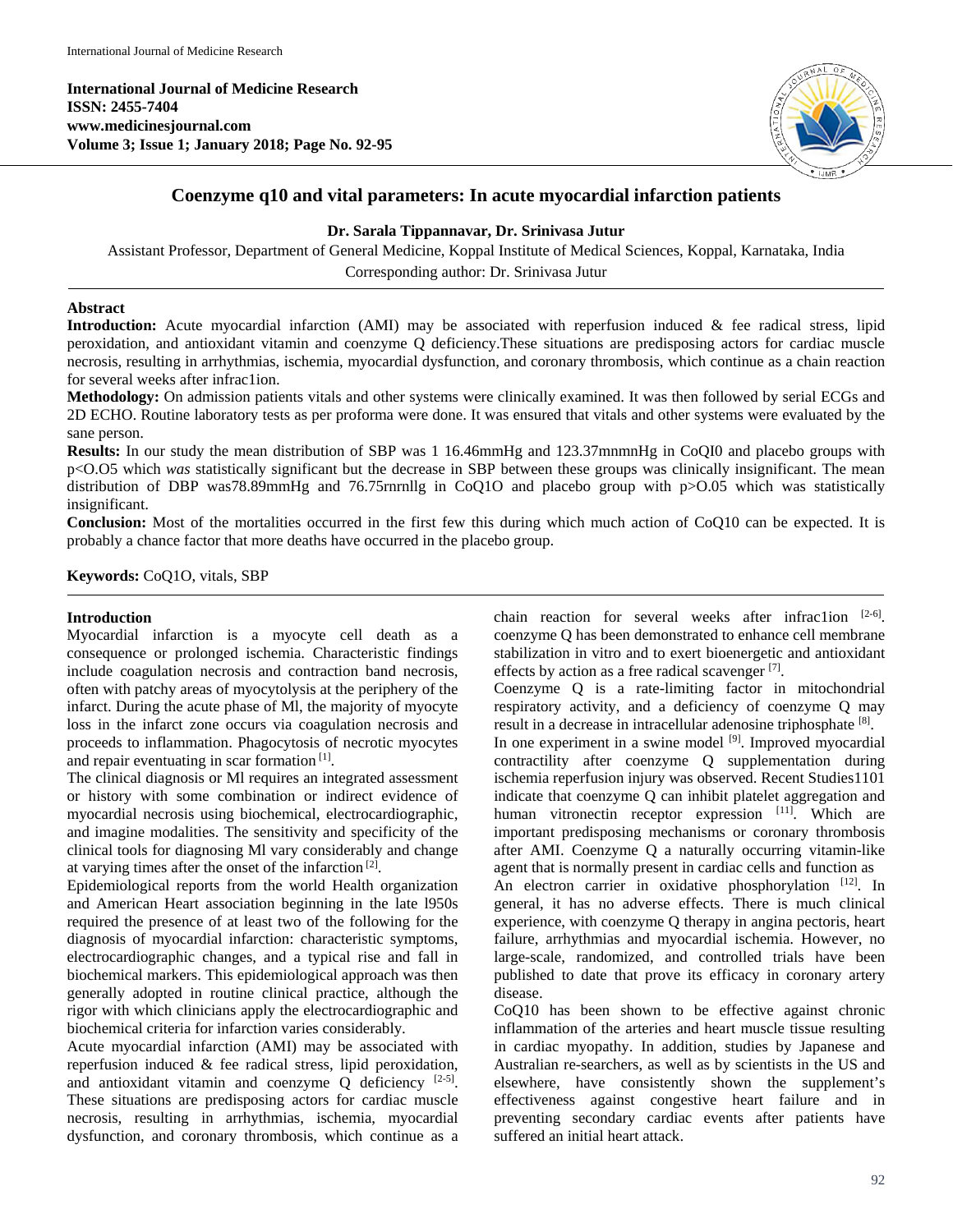In Molecular cell biology [13]. Drs. Singh and Kumar published the results of another randomized, double-blind, placebo-controlled study showing CoQ10's benefits in combating atherosclerosis, increasing survival, and reducing the risk of subsequent cardiac events in heart attack patients, including those taking lipid-lowering drugs.

The scientists reported that among 73 patients receiving 120 mg per day of oral CoQI0 for one year after a first heart attack, the treated subjects suffered significantly fewer cardiac events than their untreated counterparts (24.6% v/s 45%). The CoQ1 0 group had a lower incidence of non-fatal heart attacks (13.7% v/s 25.3%) and significantly fewer deaths than the untreated patients.

## **Methodology**

All clinically defined MI patients were considered. Patients fulfilling the following inclusion criteria were included in the study.

- 1. Selection of the cases for the study will be random
- 2. Diagnostic criteria for acute myocardial infarction are:
- a. Appearance of Si' segment elevation:
- b. Significant enzyme rises in the presence of evolution t typical electrocardiography pattern.

#### **Sample Size**

All clinically and electrocardiographically defined MI patients admitted in MU-I during the study period. 98 patients were included in the study.

## **Data Collection**

On admission patients vitals and other systems were clinically examined. It was then followed by serial ECGs and 2D ECHO. Routine laboratory tests as per proforma were done. It was ensured that vitals and other systems were evaluated by the sane person.

#### **Allocation of groups**

Allocation of the groups was done by randomization using lottery method with replacement-Group A (case group) and Group B (control group).

#### **Intervention**

**Group a (case group):** the active drug was provided in the form of capsules. One capsule was given daily for the period or 21 days. Each capsulecontaining200mgofCoenzymcQ10.

**Group 13 (control group):** conventional treatment with placebo for21days.

#### **Results**

**Table 1:** Sex distribution in 2 experimental groups

| sex         | CoO10         | placebo    | <b>Grand Total</b> |
|-------------|---------------|------------|--------------------|
| Male        | 39(79.59%)    | 37(75.51%) | 76(77.55%)         |
| Female      | $10(20.40\%)$ | 12(24.48%) | 22(22.44%)         |
| Grand total | 49            | 49         | 98                 |

In our study group, the sex distribution was 39 and 37 in the male group and 10 and 12 in the female group for CoQ10 and placebo respectively. The sex distribution was comparable in both the groups. The total no. of males were 76 (77.55%) and the total no. of females were 22 (22.44%).

**Table 2:** Tobacco use

| <b>Tobacco</b>                                         | placebo    | CoO10      | <b>Grand Total</b> |  |  |  |
|--------------------------------------------------------|------------|------------|--------------------|--|--|--|
| Yes                                                    | 28(57.14%) | 30(61.22%) | 58(59.18%)         |  |  |  |
| No                                                     |            | 19         | 40                 |  |  |  |
| Grand total<br>98<br>49<br>49                          |            |            |                    |  |  |  |
| Chi-square = $0.042$ with I degree of freedom: P=0.837 |            |            |                    |  |  |  |

In our study, the distribution of patients in placebo and CoQ10 with history of tobacco use/consumption was 28 and 30, and 21 and 19 in the group with no history of tobacco use. Both the groups were comparable. The total no. of patients with history of tobacco use/consumption were 58(59.18%).

**Table 3:** Alcohol consumption

| Alcohol                                                  | <b>Placebo</b> | CoO10     | <b>Grand Total</b> |
|----------------------------------------------------------|----------------|-----------|--------------------|
| Yes                                                      | 18(36.73%)     | 19(38.7%) | 37(37.75%)         |
| Nο                                                       |                | 30        | 61                 |
| <b>Grand Total</b>                                       | 49             | 49        | 98                 |
| $\Gamma$ bi-square 0.000 with 1 degree of freedom: $P_1$ |                |           |                    |

Chi-square 0.000 with 1 degree of freedom: P 1

In our study group the distribution of patients in placebo and CoQI0 with history or alcohol consumption was I 8& 19 and 31 &30 in the group with no history of alcohol consumption. l3oth the groups were comparable. The total no. of patients who were consuming alcohol in significant amount was 37 (37.75%).

|                                                                        | Group N | Mean                |          |          |          | Std. deviation Std. error mean Student T test Statistical significant |
|------------------------------------------------------------------------|---------|---------------------|----------|----------|----------|-----------------------------------------------------------------------|
| Heart rate $\boxed{\frac{1}{\text{Placebo}}\left  49 \right  82.4082}$ |         | CoO10 49 84.1224    | 18.47254 | 2.63893  | P > 0.05 | NS                                                                    |
|                                                                        |         |                     | 17.30115 | 2.47159  |          |                                                                       |
| <b>SBP</b>                                                             |         | CoO10 49 118.8571   | 20.16598 | 2.878085 |          | NS                                                                    |
|                                                                        |         | Placebol49 124,8980 | 26.05463 | 3.72209  | p > 0.05 |                                                                       |
| <b>DBP</b>                                                             |         | CoO10 49 79.8367    | 13.11384 | 1.87341  |          | NS                                                                    |
|                                                                        |         | Placebol 49 77.3469 | 17.32237 | 2.47462  | p > 0.05 |                                                                       |

**Table 4:** Vitals on Admiission

In our study the mean distribution of heart rate in the patients was 84.12 & 82.4 in CoQ1O and placebo group  $(p>0.05)$ which was statistically insignificant.

The mean distribution of systolic blood pressure (SBP) was 118 mmllg and 124 mrnllg in CoQ10 and placebo group (p>0.05) which was statistically insignificant.

The mean distribution of diastolic blood pressure (DBP) was 79.83mm1Hlg and 77.34mml-lg in CoQ1O and placebo group (p>0.O5) which was statistically insignificant.

**Table 5:** Day 7 (Vitals)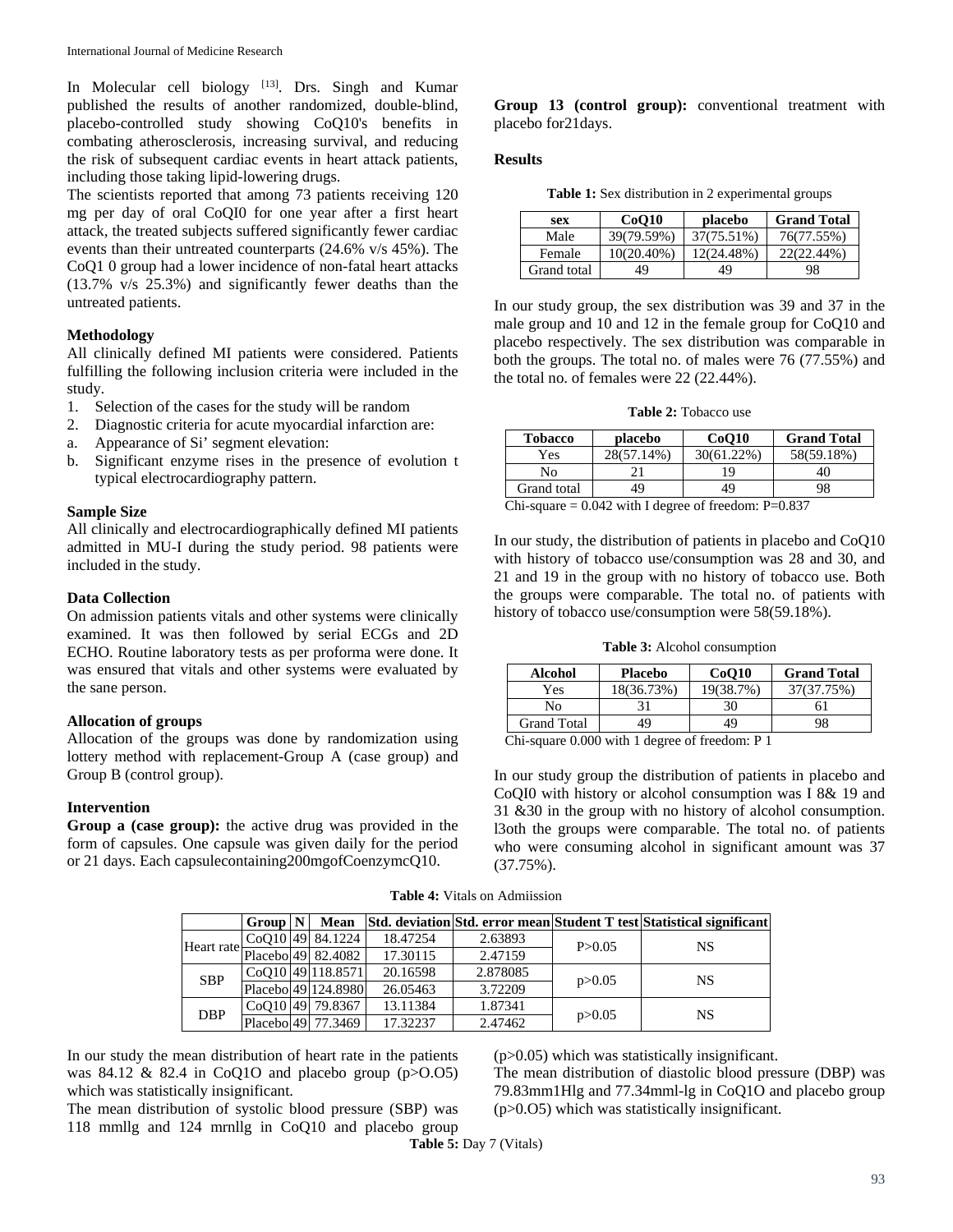|            | Group   | N  | Mean     | <b>Std.</b> deviation | <b>Std. Error mean</b> | <b>Student T test</b> | <b>Statistical significance</b> |
|------------|---------|----|----------|-----------------------|------------------------|-----------------------|---------------------------------|
| <b>SBP</b> | CoO10   | 47 | 16.4681  | 11.88505              | .73361                 | p > 0.05              | Significant                     |
|            | Placebo | 45 | 123.3778 | 13.61698              | 2.02990                |                       |                                 |
| <b>DBP</b> | CoO10   | 47 | 78.8936  | 7.73258               | .12791                 |                       | NS                              |
|            | Placebo | 45 | 76.7556  | 9.66991               | .44150                 | p > 0.05              |                                 |

In our study the mean distribution of SBP was 1 16.46mmHg and 123.37mnmnHg in CoQI0 and placebo groups with p<O.O5 which *was* statistically significant but the decrease in SBP between these groups was clinically insignificant.

The mean distribution of DBP was78.89mmHg and 76.75rnrnllg in CoQ1O and placebo group with p>O.05 which was statistically insignificant.

|            | Group             | N  | Mean     | <b>Std.</b> deviation | <b>Std. Error Mean</b> | <b>Student T Test</b> | <b>Statistical significance</b> |
|------------|-------------------|----|----------|-----------------------|------------------------|-----------------------|---------------------------------|
| HR         | CoO <sub>10</sub> | 47 | 84.6383  | 9.90482               | 1.44477                | P<0.05                | significant                     |
|            | Placebo           | 45 | 77.5111  | 8.63034               | 1.28654                |                       |                                 |
| <b>SBP</b> | CoO <sub>10</sub> | 47 | 117.1489 | 10.63010              | 1.55056                | P<0.05                | significant                     |
|            | Placebo           | 45 | 124.3111 | 12.22483              | 1.82237                |                       |                                 |
| <b>DBP</b> | CoO <sub>10</sub> | 47 | 78.7778  | 5.89485               | 0.85985                | P > 0.05              | NS                              |
|            | Placebo           | 45 | 75.7778  | 8.22659               | 1.22635                |                       |                                 |

**Table 6:** Day 21(Vitals)

In our study the mean heart rate (1-1k) was 84 and 77 in CoQI0 and placebo group  $(p< 0.05)$  which was statistically significant but clinically insignificant.

The mean SBP was 11 7rnmHg and 124.3 mmHg in CoQ10 and placebo group ( $p < 0.05$ ) which was statistically significant but clinically insignificant.

The mean DBP was 78.89mmHg and 75.77mnmHg in CoQ10 and placebo group with p>0.05 which was statistically insignificant.

#### **Discussion**

In our study the male to female ratio was 39:10 & 37:12 in CoQ1O & placebo group respectively. The total no. or males in our study was 76(77.55%) and the total no. of females was 22(22.44%). The ratio was comparable to that of Ram. B Singh et all study.

Before the age 45, cardiovascular disease afflicts few women. By age 60, however, it is the leading Cause or death in women. Although men exhibit a higher incidence of C4D & J\11 at every age, as Well as higher mortality from it the gap narrows substantially after natural and surgical menopause

A wide range of factors may explain the increased risk of CA1 after menopause. These include adverse changes in lipid and glucose metabolism that result in increase in LDL cholesterol and a decrease in I JDL levels, an increase in glucose intolerance, and the changes in all hemostatic factors and vascular function. These changes have been attributed to the decline in endogenous estrogen<sup>[14]</sup>.

Despite observational data and physiological data suggesting benefits or hormone replacement therapy, data from recent randomized trials have not only failed to support a possible benefit of hormone therapy for CAD but indicate that combined estrogen and progestin may actually increase the  $CAD$  risk [15].

In the literature AM! Is the commonest followed by inferior and global Ml.

Even in our study AM! Was seen in 69 patients (70.4%), inferior MI in 24 patients (24.4%) & global Ml 5 patients  $(0.51\%).$ 

Tobacco use in various forms viz. smoking, chewing, snuffing etc. is itself an important risk factor for CAD & M1. There is linear correlation between amount of tobacco use and the increase it coronary related events

After discontinuation of tobacco use (specially smoking) the risk normalizes to that of general population after l5 years. In our study tobacco use 'as observed in 58 patients.

Alcohol consumption is also a risk factor for CAD & MI when its total quantity exceeds more than two drinks per day in males &more than one drink per day in females. (A standard drink is generally considered as 12 ounces of beer, 5 ounces of wine, 1.5 ounces of 80-proof distilled spirit. Each of these contain 12 trams of alcohol).

In contrast to the adverse effects or excessive alcohol consumption, moderate consumption (20-30gfd) appears to be cardioprotective, It raises HI) L cholesterol and is associated with reduced incidence of CAD, stroke and metabolic syndromne13a1.v

In our study the no of patients who exceeded the above limits were 37(37.75%).

In general patients of acute MI tend to have tachycardia during initial few minutes associated with diaphoresis & anxiety. Heart rate tends to normalize once the pain subsides. Only in cases with dysrhythmia or CHF and inferior wall Ml abnormalities in heart rate can be observed.

In our study the heart rates were comparable among both the groups. No clinically significant variation was observed in both groups.

Hypertension is a predisposing factor for CAD & MI.16 no. of patients (16.32%) were observed to be hypertensive on admission as per JNC 7 criteria. Suboptimal treatment. Uncontrolled hypertension & accelerated hypertension tends to have higher association with CAD & MI and with other target organ damage.

Heart disease is the most common cause of death in hypertensive patients. Hypertensive heart disease is the result of structural and functional adaptations leading to left ventricular hypertrophy, diastolic dysfunction, CIF, abnormalities of blood flow due to atherosclerotic coronary